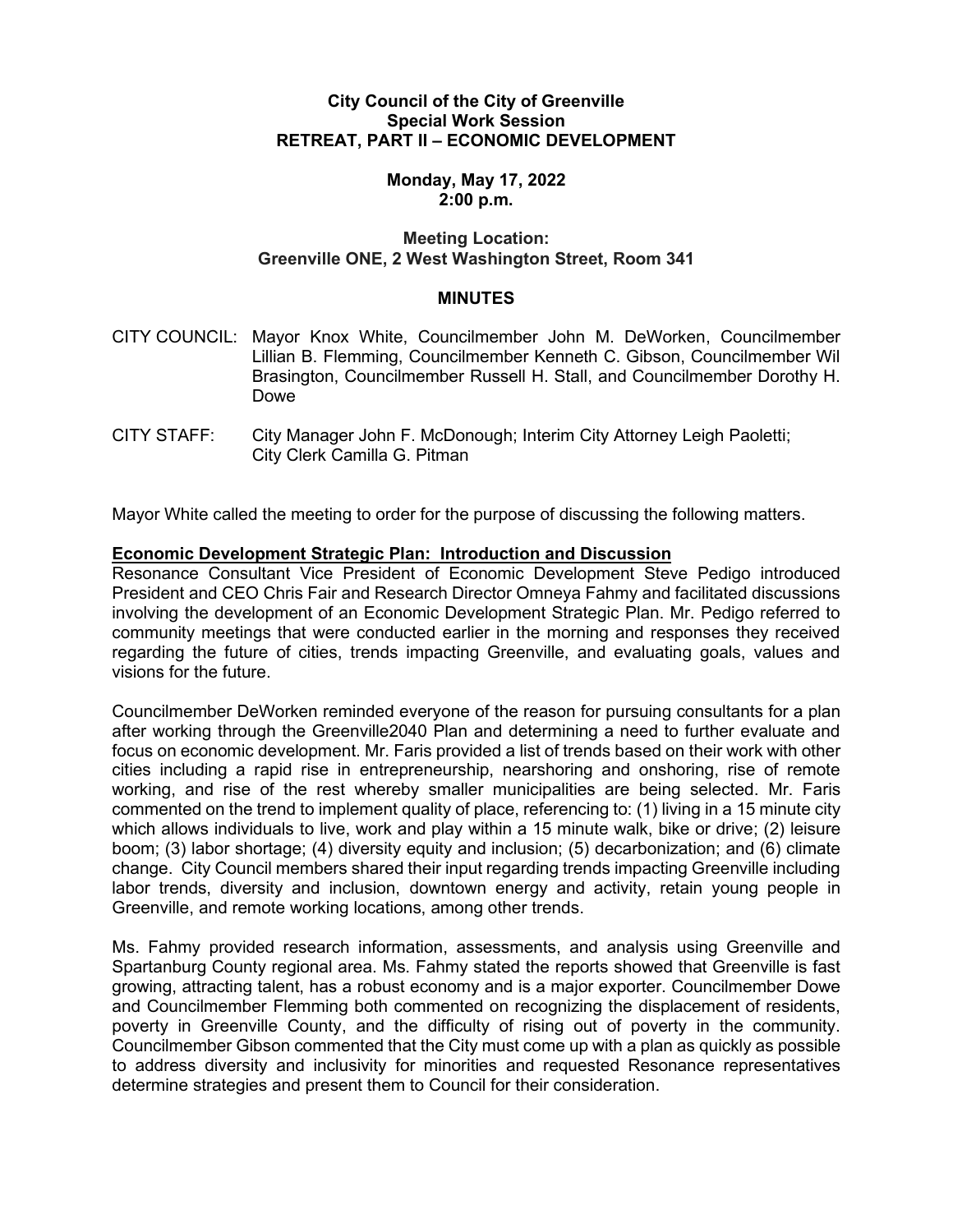Minutes – Work Session May 17, 2022 Page 2

Ms. Fahmy referred to considering trade clusters with the top five being (1) automotive, (2) production technology and heavy machinery, (3) advanced materials, (4) textile manufacturing and (5) life sciences. Ms. Fahmy provided statistics on employment including working sector, service sector and knowledge sector.

Mr. Pedigo referred to sessions with community stakeholders and shared the following key takeaways: (1) good place to call home; (2) community desire for change; (3) location advantage; (4) networking; (5) foreign investments; (6) affordable housing; (7) uniformity in direction between the City and the County; (8) university collaboration; (9) equity and inclusion; and (10) connectivity. Ms. Fahmy also referred to responses received to a community survey and business owners survey and the top responses received from both.

Regarding economic development goals, Mr. Pedigo referred to their community sessions and asked for priority strategies from City Council members. Councilmember Dowe suggested finding a way to address economic opportunity for high school graduates and finding a pipeline for that group. Councilmember Gibson suggested identification of strategy for what type of industries would work best or certain companies to encourage to come to Greenville. Mayor White referenced to work with GADC, the need to better align the different economic development organizations, and concern with losing industries to other areas. Mr. Pedigo responded it is about scale and he is not surprised that certain industries are going to Charlotte or Atlanta.

Councilmember Brasington left the meeting.

Councilmember DeWorken stated the road map being created by Resonance will help create the plan for Council to follow. Councilmember DeWorken shared that he believes Greenville can be an innovative city and this is an opportunity for Greenville to be a pillar for entrepreneurship. Councilmember Gibson recommended Resonance representatives consider the suggestions provided and share with Council the obstacles and challenges they see. Councilmember Stall suggested stepping back and having a better understanding of what economic development actually is in order to better define what economic development means for the City and its future. Councilmember Stall agreed with Mayor White's comments regarding better alignment of the economic development organizations and stated he would be interested in reviewing the benchmarking information and the municipalities included.

# **Innovation and Entrepreneurship Ecosystem Update**

John Moore, principle with Momenteum Strategies, introduced Eric Weissman, Executive Director with NEXT, and Anthony Herrera, Chief Innovation Officer with Furman University, who provided an update and discussion regarding innovation and entrepreneurship in the area. Mr. Moore referred to the strategy and stated job creation, diversification, industry competitiveness, retain/attract talent and wealth is important to innovation and entrepreneurship.

Mr. Weissman referred to building his board and team and to his interest in widening the aperture on who NEXT serves and broadening the definition to include leaders, not only founders. Mr. Weissman provided the impact report and commented on LaunchPad which was recently held giving away financial support to beginning entrepreneurs. Mr. Weissman stated the event was used to create STARTUPGVL Ecosystem collaborating the efforts.

Mr. Herrera shared that it is important to have civic, academic, and corporate needs on the agenda in becoming an innovative and entrepreneur community. Mr. Herrera introduced GVLStarts which